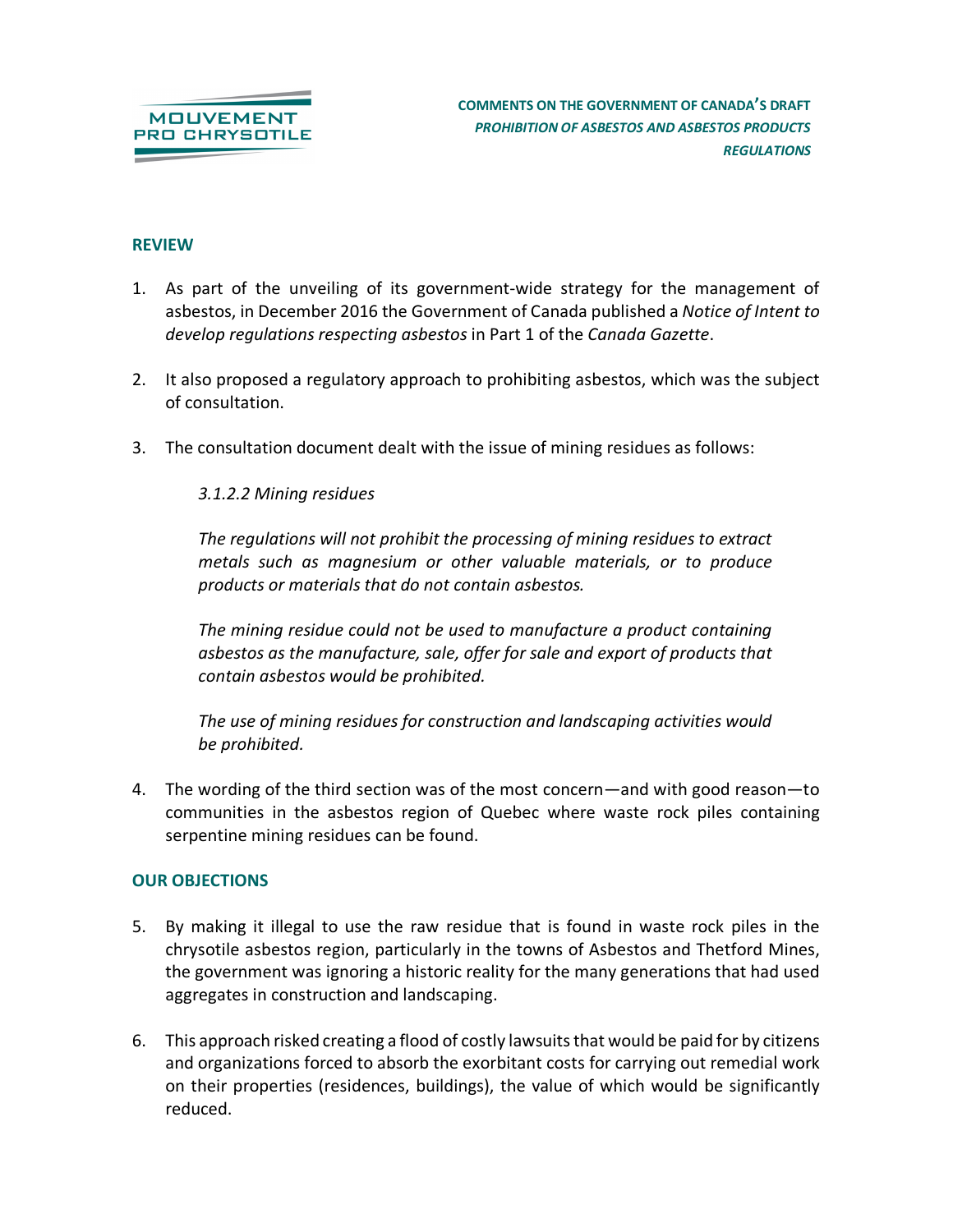- 7. In addition to the risk of inviting numerous denunciations and unjustified harassment by radical activists, this prohibition stood to seriously complicate the lives of citizens and organizations, disrupt the social climate of the communities concerned, and discourage interested companies from making use of mining residues. In short, it threatened to eliminate any possibility of revitalizing the regions.
- 8. In fact, aggregates produced from serpentine mining residues can only contain a negligible level of fibres with the potential to be harmful (i.e., free fibres longer than five [5] microns) or represent a significant risk to health, particularly when used responsibly and safely.
- 9. Furthermore, mining residues that are stored outside are very wet, reducing the potential for airborne fibre emissions.
- 10. Numerous briefs and comments submitted during the consultation period also expressed fierce opposition to the ban on chrysotile asbestos. Furthermore, they deplored the government's refusal to consider the significant difference between serpentine and amphibole fibres, despite the fact that this difference has been clearly demonstrated by science in recent years.
- 11. The first two subsections of section 3.1.2.2 are sufficiently clear and cover all aspects of the asbestos ban in Canada. Given the negative impacts that the third subsection could create in its current form, the government would be well advised to redraft it.
- 12. For those reasons, during the consultations we submitted wording on mining residues that differed from that initially proposed by the government:

*The use of mining residues found in waste rock piles for construction or landscaping purposes must respect the regulations, rules and standards enacted by public authorities (provincial and municipal) to protect human health and the environment.*

# **THE DRAFT ORDER**

- 13. On January 6, the government published a draft *Order Amending Schedule 3 to the Canadian Environmental Protection Act, 1999* in the Canada Gazette, Part I.1
- 14. This draft regulation expressly provides for including chrysotile asbestos in Part 3 of Schedule 3 to the Act, i.e., among the "Restricted Substances" in the "Export Control List."
- 15. The government is also proposing to adopt the draft *Prohibition of Asbestos and Asbestos Products Regulations*, whose provisions on mining residues read as follows:

 $\frac{1}{1}$ *Canada Gazette,* Part I, Vol. 152, No. 1, January 6, 2018, p. 35 and following.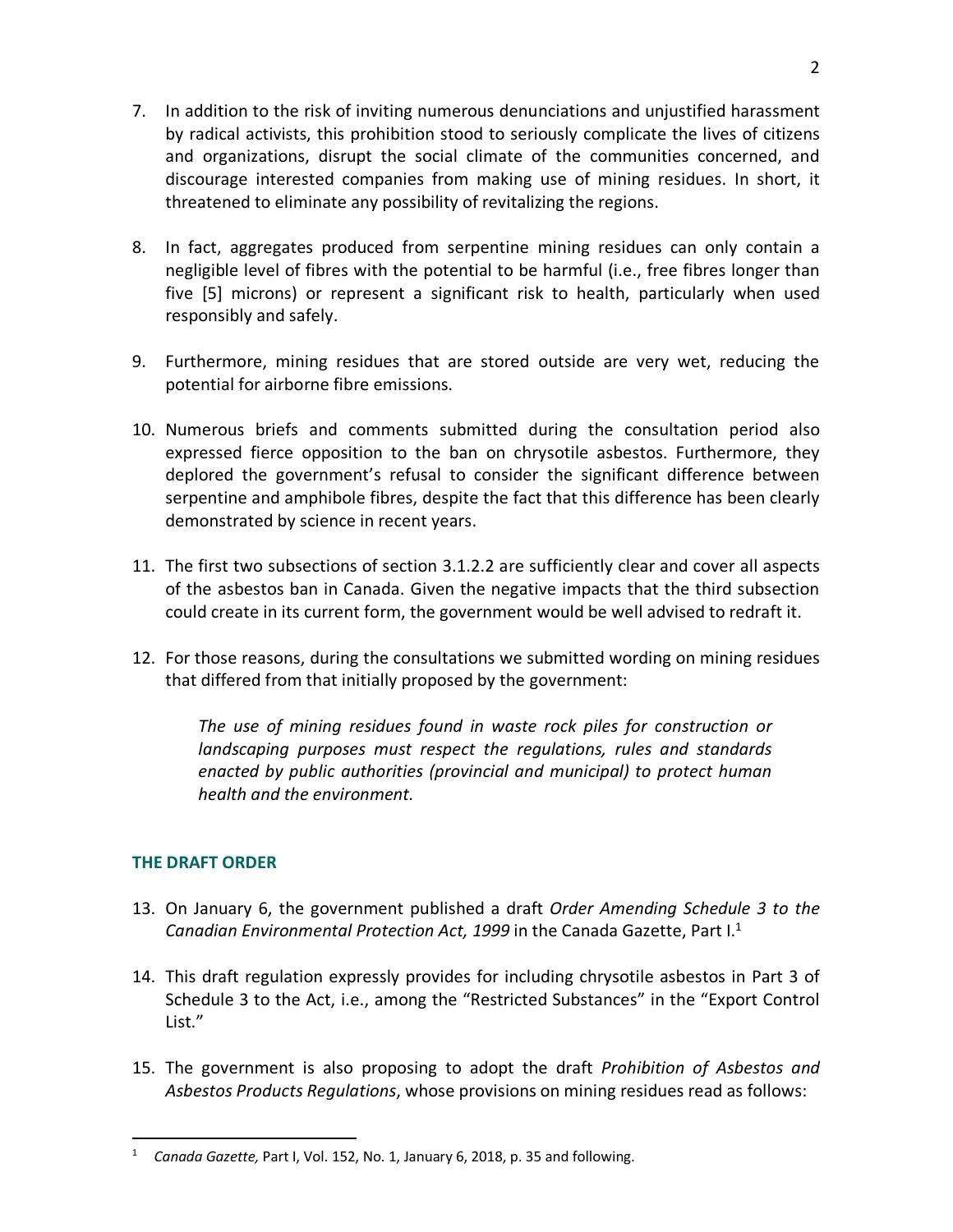#### *Non-application*

*Mining residues, product or mixture*

- *1 These Regulations do not apply*
	- *a) subject to section 5, to mining residues;*

(…)

*Prohibitions*

*Mining residues – landscaping or construction*

*5(1) A person must not sell, for use in construction or landscaping, asbestos mining residues that are located at an asbestos mining site or accumulation area unless the use is authorized by the province in which the construction or landscaping is to occur.*

*Mining residues – products containing asbestos*

*(2) A person must not use asbestos mining residues to manufacture a product that contains asbestos, including a product in which asbestos is incidentally present.*

#### **USE OF MINING RESIDUES**

- 16. The Government of Canada is clearly reiterating its commitment to the principle of prohibiting the sale or use of asbestos mining residues in landscaping or construction.
- 17. We note, however, that the government indirectly agreed to our suggestion (see paragraph 12) to allow the use of these mining residues on condition that they respect regulations, rules and standards enacted by public authorities (provincial and municipal) to protect human health and the environment.
- 18. We welcome the government's recognition of the importance of using mining residues to support the revitalization and economic development of Quebec regions where there are significant accumulations of residue.
- 19. We agree with the approach adopted by the government in its draft regulations in which it clearly recognizes that *"risks of exposure from asbestos mining residues are addressed through provincial and territorial occupational and health legislation."*
- 20. Moreover, it is our fervent hope that the Quebec regulations will be drafted in such a way that they do not compromise the Government of Canada's openness to the economic development of our regions.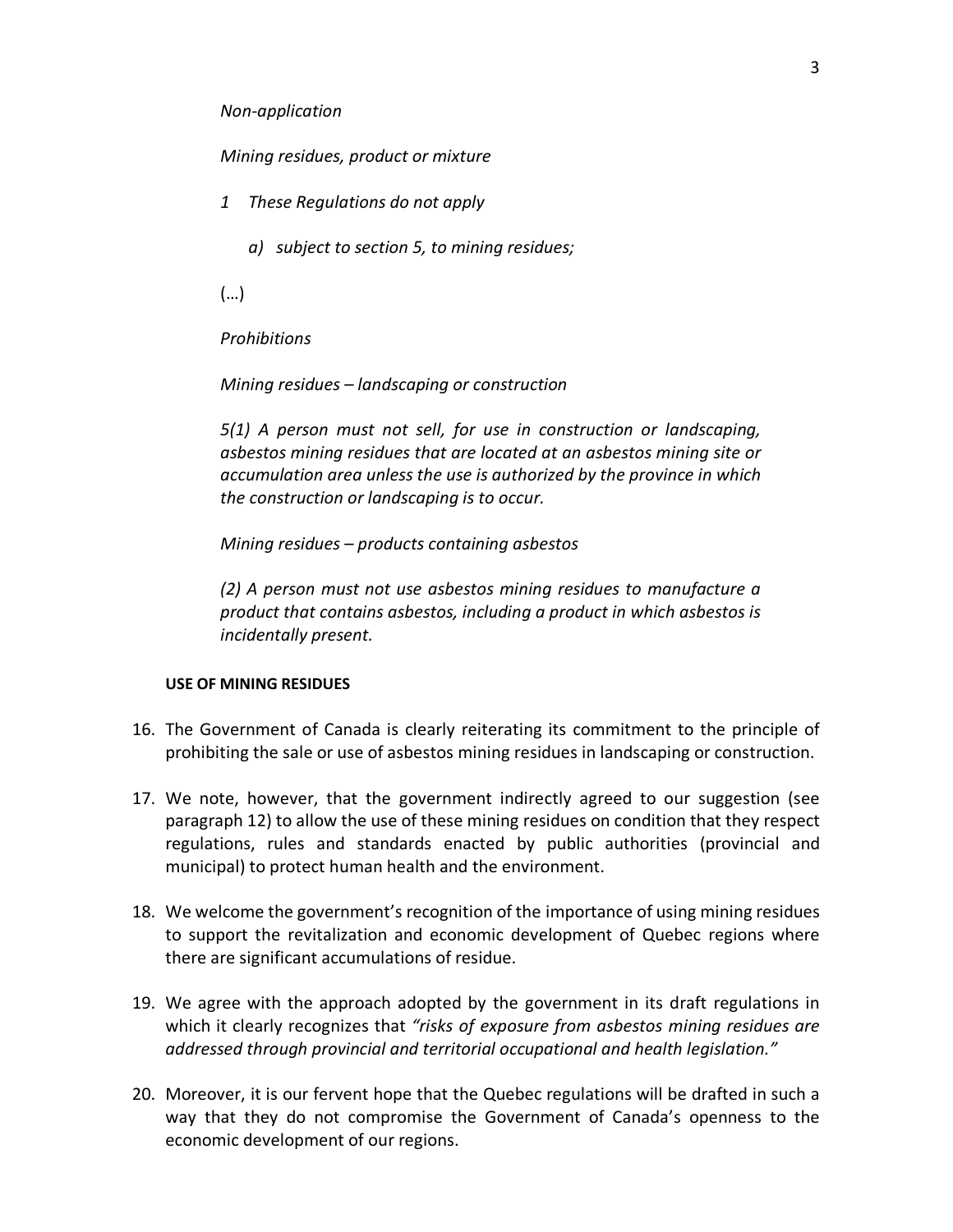#### **USE OF AGGREGATES**

- 21. On the other hand, we vehemently protest the federal government's decision to prohibit the use of mining residues (aggregates) containing such negligible amounts of fibre that there is no risk to human health, even if the provinces authorize their use.
- 22. We believe this prohibition to be unreasonable, as aggregates from piles of mining residue can be reused in a way that is totally safe and controlled. This prohibition should be quite simply removed from the text.
- 23. The economic players who reuse, or hope to reuse, aggregates from mining residues are responsible people who are aware that the CNESST (Quebec commission on occupational health and safety standards) believes these residues can be used without any real risk, i.e., safely.
- 24. It also seems unfair, because these aggregates are very important to the revitalization and economic development of Quebec regions whose communities were severely impacted by the closing of mines.

### **BAN ON CHRYSOTILE ASBESTOS**

#### *Confusion*

- 25. We cannot subscribe to the government's decision to ban asbestos in all its forms, and in so doing, perpetuate the confusion that is knowingly fuelled by a powerful antiasbestos lobby that refuses to acknowledge the difference between the two types of fibre (serpentine and amphibole).
- 26. This confusion is all the more deplorable given that numerous scientific studies published in recent years have demonstrated that chrysotile is far safer than other types of asbestos, particularly amphiboles.
- 27. In no way do these studies advocate the banning of chrysotile as THE solution. Rather, they promote—and clearly so—its responsible and controlled use as a realistic and reasonable avenue.
- 28. It is in fact known that chrysotile (white asbestos) is the only form of serpentine asbestos fibre, whereas there are five types of amphibole fibre that are considered toxic: anthophyllite, actinolite, tremolite, amosite (brown asbestos) and crocidolite (blue asbestos).
- 29. Chrysotile is the **only** type of asbestos that is still on the market, and its use is safe and controlled. Amphiboles have not been used for a long time, and no one is calling for a return to the old days.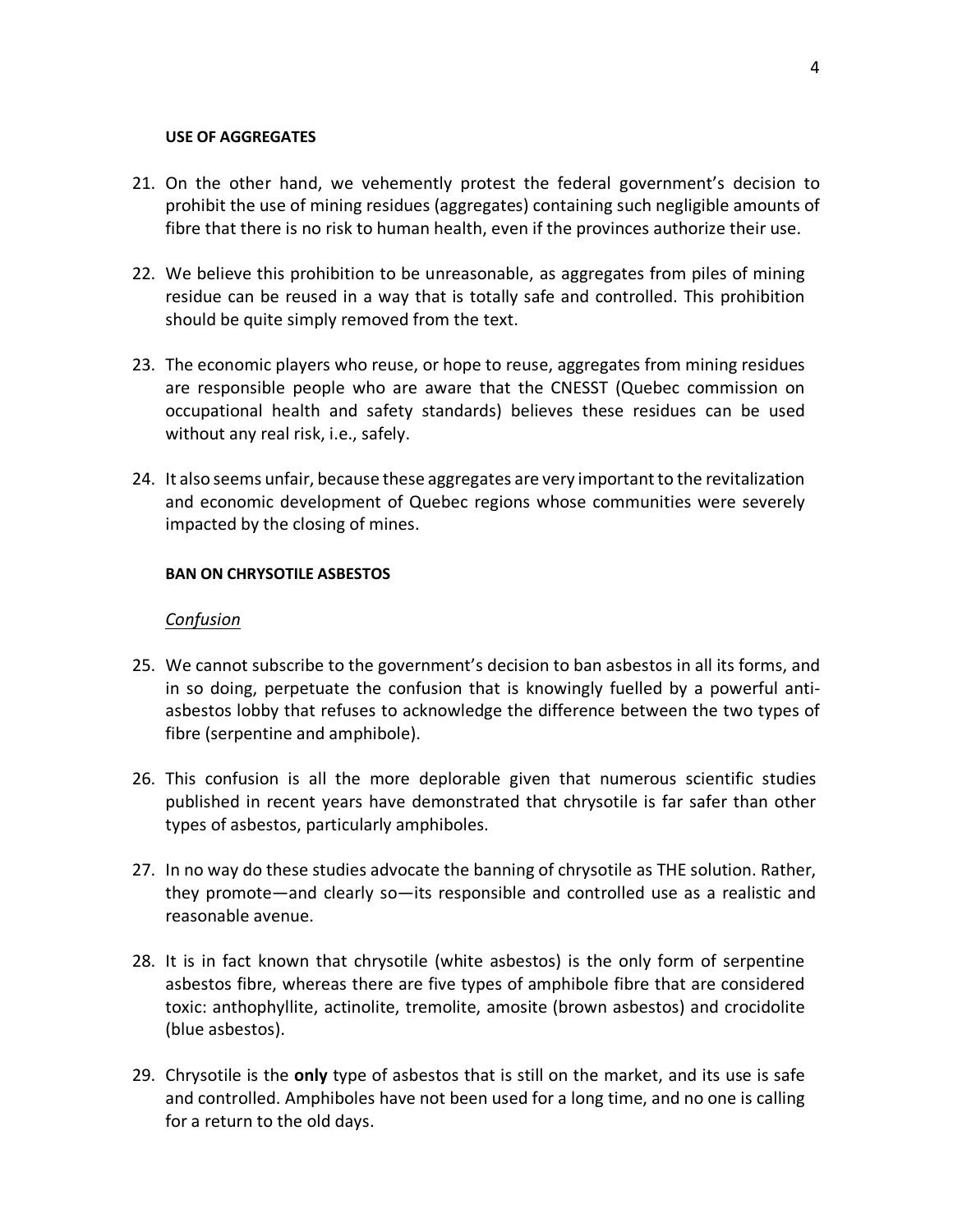30. It is therefore clear that there is an attempt to justify banning chrysotile asbestos by confusing non-toxic fibres (serpentine) and toxic fibres (amphibole), which are completely different in terms of chemical composition and the danger they pose. This is a trap that the government should avoid falling into.

## *Biopersistence*

- 31. Biopersistence is the amount of time an inhaled particle remains in the lungs before being eliminated by the human body.
- 32. Numerous recently published scientific studies have demonstrated that because of their structure, their flexibility and their chemical composition, serpentine fibres (chrysotile) that are inhaled are less biopersistent in the lungs, i.e., they are quickly and easily eliminated; they have a low resistance to an acidic environment; and they are encased in magnesium (a light metal), unlike amphiboles, which are encased in quartz (a natural crystallized silica).
- 33. Science indicates that dose, durability and dimension (the three "Ds") are of paramount importance for establishing the danger level of a breathable fibre.

### *Qualities*

- 34. Chrysotile is known to be flexible, flame retardant and heat insulating. It is a thermal, electrical and acoustic insulator. In addition to being resistant to chemical and biological products, as well as friction, wear and tear, it is highly appreciated for its mechanical resistance.
- 35. For developing countries, chrysotile asbestos represents an available, efficient and economical resource they badly need.
- 36. It is precisely because of their many and undeniable qualities that these serpentine fibres are so popular, and are used for manufacturing many products sold around the world.
- 37. Furthermore, because they are mixed with other substances such as cement (for making rigid piping for water line and sewage systems, among other things) or resin, they are "trapped" and cannot become airborne.
- 38. That is why they are used around the world in the manufacture of high-density products, contrary to the friable products of a bygone era.

# *Level of risk*

39. The Health & Safety Executive (HSE) of Great Britain has already indicated that chrysotile-induced lung cancer, likes asbestosis, is a threshold phenomenon.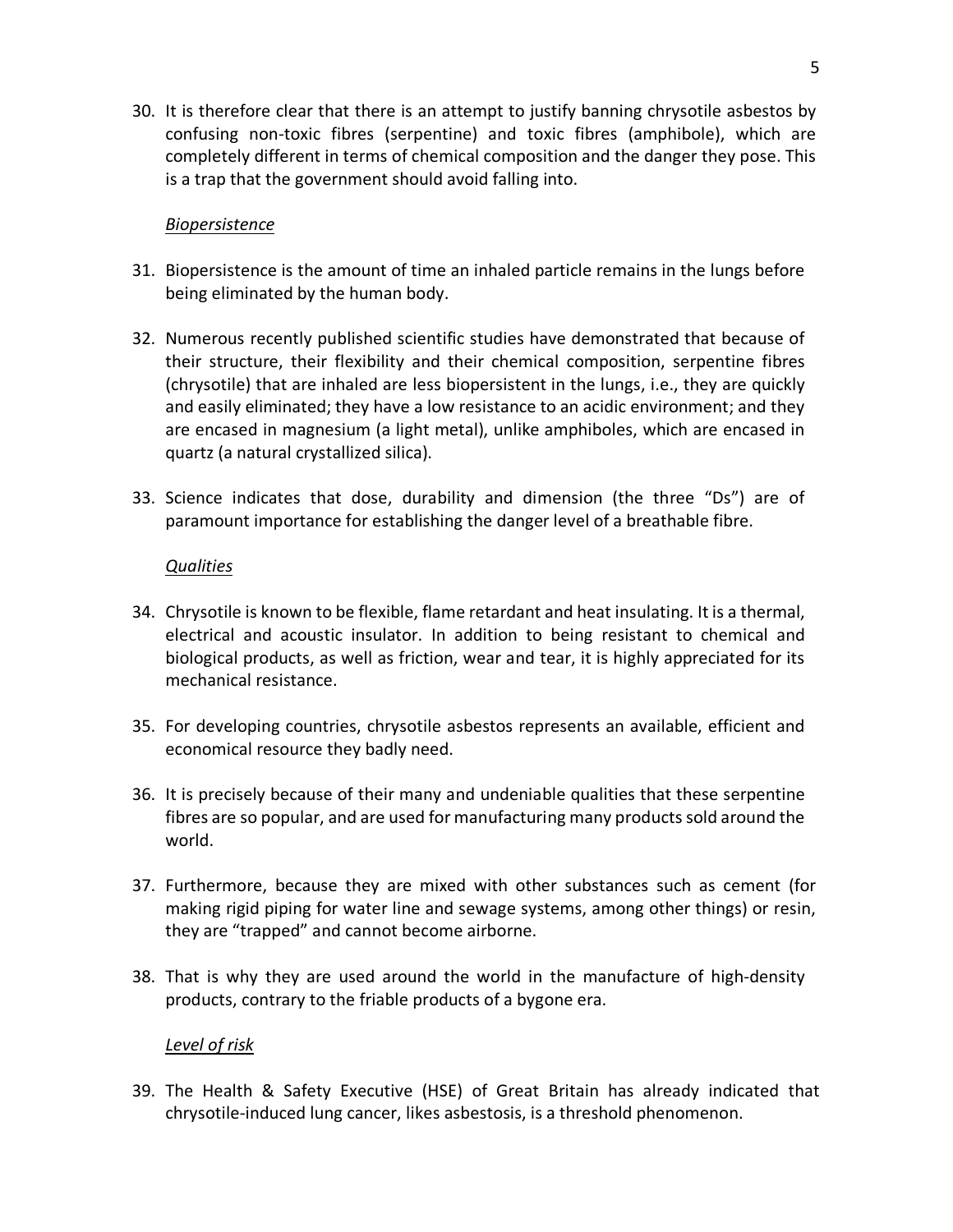- 40. Numerous published scientific studies have also confirmed that very few cases of mesothelioma (cancer of the lung pleura) are attributable to chrysotile, and that it is in fact amphibole fibres that are largely responsible.
- 41. Indeed, modern technology and contemporary work practices provide for keeping the level of risk (if it exists) so low as to be technically non-measurable; this is what is known as the **practical threshold**.
- 42. We should point out that ambient air **naturally** contains 0.001 fibres per millilitre, or 1 fibre per litre, a concentration considered to be "*acceptable*," "*non-significant*" or "*perfectly safe*" by numerous countries that have already taken a position on the subject.
- 43. Furthermore, it is clearly irrational to ban a product, substance, mix or natural resource based solely on the fact that it could be carcinogenic. Hundreds of elements known to be carcinogenic are currently being used all over the planet, including in Canada, with their negative effects and risks to health minimized through safe and controlled use.
- 44. In 2016, the U.S. Environmental Protection Agency (EPA), which is responsible for determining the scope of the risk evaluation for asbestos, established a panel to review the studies and literature on the subject. The panel members reached the following consensus:

*The experts also agreed that the available data suggest that the risk from fibres shorter than 5 microns is very low, and may even be null… There is strong evidence that asbestos (fibres) of fewer than 5 microns are unlikely to cause cancer in humans…*

45. As it all comes down to a question of dosage and control, the Government of Canada should, if it really wants to do something meaningful, ban the use of all amphibole fibres, and like our neighbours to the south, take the necessary time to seriously review and analyze the science, particularly the most recent studies, in order to make a wellinformed and carefully thought-out decision.

# *Regulatory harmonization*

46. In one section of the draft *Prohibition of Asbestos and Asbestos Products Regulations* dealing with "Regulatory cooperation," the Government of Canada addresses the issue of "International cooperation," stressing that:

> *The importance of regulatory alignment between Canada and the United States and of ensuring a level playing field for Canadian and U.S. companies and enterprises is recognized. The United States is expected to publish a Problem Formulation document in December 2017 that will refine the scope of the risk evaluation for asbestos; a public consultation will follow. The risk evaluation is expected to be complete by 2019. If it*